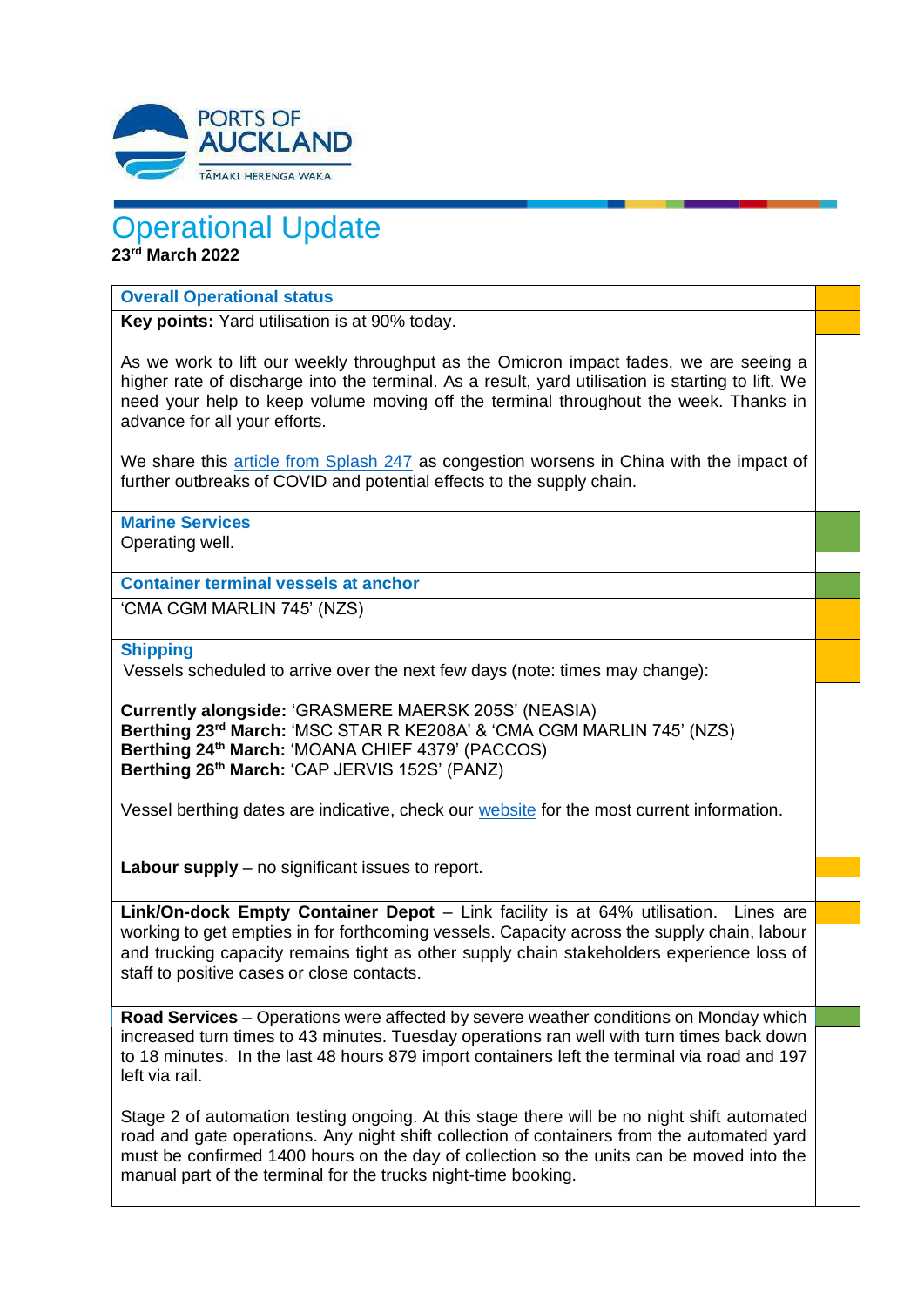For those companies running empties into Link please ask your drivers to use both entry lanes to avoid queues forming out onto Tamaki Drive.

**Rail Services** – Rail operations are starting to return to normal levels. **Other** –

#### **Multi-cargo Operations**

**Berth and Yard Capacity** – Container/Bulk berths are currently at 100% utilisation and will continue to remain at 100% for the next couple of weeks, also noting substantially large steel import volumes.

Captain Cook, Marsden, Bledisloe yards and the Car Handling Facility are at 60% currently and will reach 100% by the weekend. Yard capacity is heavily reliant on Transporters moving large numbers of vehicles offsite to make way for the following PCC visits.

Congestion is still set to continue with large container and breakbulk volumes being presented @ R&D, and MC will remain under pressure at least for the next few weeks so we encourage carriers to continue to liaise with the shipping lines on receivals and operating hours.

POAL/MC Ops team request all efforts for key stakeholders to resource for the swift delivery of cargo within its permitted free time. Extensions for free time and any additional storage will not be considered.

## **C3 R&D**

**RORO**/**PCC R&D Breakbulk R&D Container R&D**

Mon – Fri 07:00 - 15:00 Mon – Fri 07:00 - 15:00\* Mon – Fri 07:00 - 19:00 Sat 07:00 - 12:00 \*Additional hours by arrangement Sat / Sun by arrangement Sat / Sun by arrangement

#### **Wallace R&D**

**RORO/PCC & Breakbulk R&D Container R&D** Mon – Fri 07:30 - 20:00 Mon – Fri 07:00 - 23:00 Sat 07:30 - 15:00\* Sat / Sun 07:00 - 15:00 \*Additional hours by arrangement Sun by arrangement

**Road Services** – Container and Breakbulk R&D is busy. The Multi-Cargo truck grid may be congested during busy periods and is being managed accordingly.

R&D service issues must be directed to the Shipping Line and their nominated stevedore directly keeping our MC team in copy.

Vehicle Transporters are encouraged to communicate with Multi Cargo Ops for staging areas and any subsequent issues.

**Other** – COVID-19 controls remain in place. Masks **must** be worn on port and all visitors should use N95 masks if available as they are more effective against the Delta and Omicron variant. Always stay two metres away from all other people. Do not physically approach Ports of Auckland staff or people from other organisations, please respect and maintain safe social distancing. Vaccine Passes will be checked for everyone entering the Waitematā seaport according to the port COVID-19 Policy.